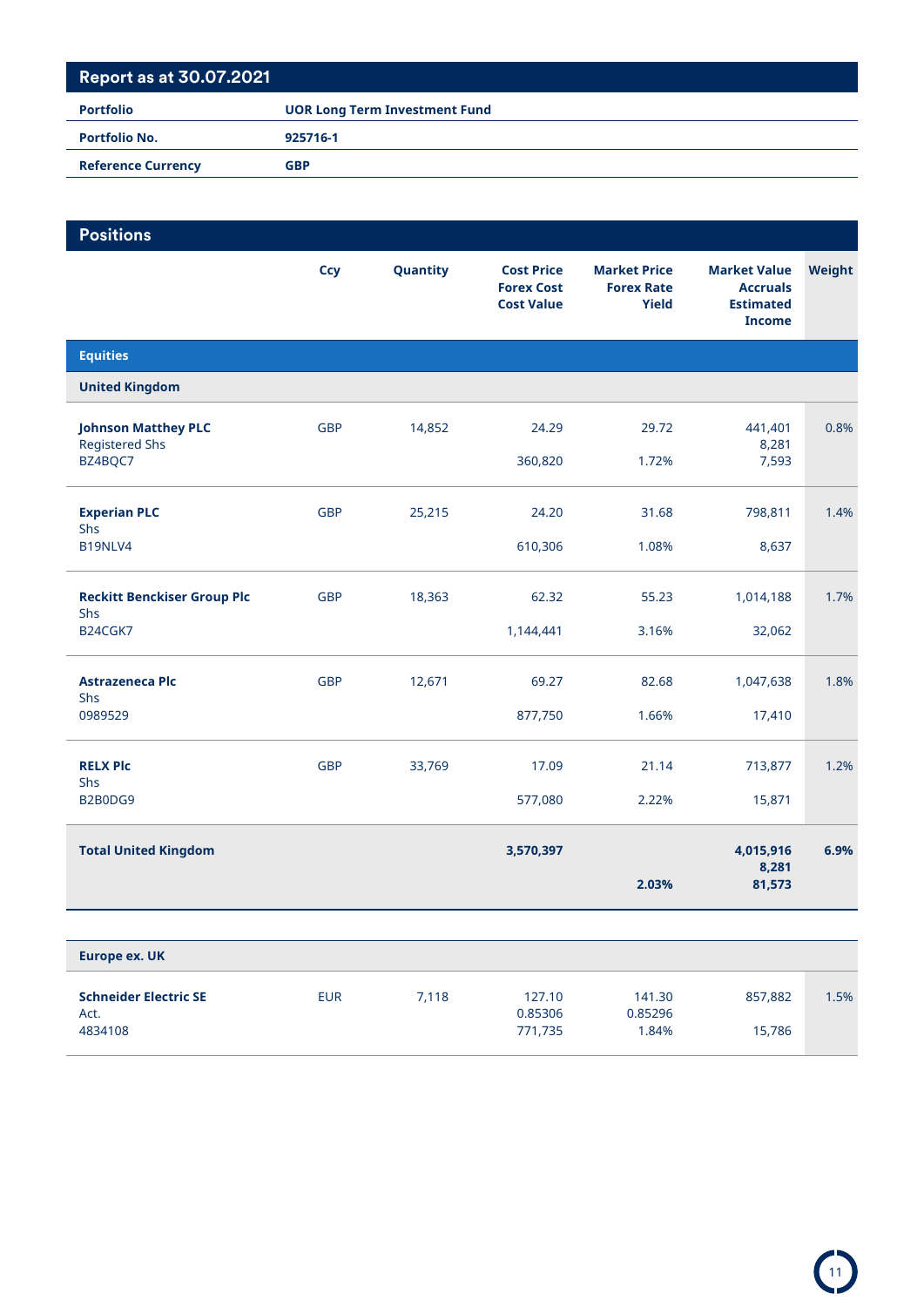| <b>Portfolio</b>          | <b>UOR Long Term Investment Fund</b> |
|---------------------------|--------------------------------------|
| <b>Portfolio No.</b>      | 925716-1                             |
| <b>Reference Currency</b> | <b>GBP</b>                           |

| <b>Positions</b>                                           |            |          |                                                             |                                                          |                                                                             |        |
|------------------------------------------------------------|------------|----------|-------------------------------------------------------------|----------------------------------------------------------|-----------------------------------------------------------------------------|--------|
|                                                            | Ccy        | Quantity | <b>Cost Price</b><br><b>Forex Cost</b><br><b>Cost Value</b> | <b>Market Price</b><br><b>Forex Rate</b><br><b>Yield</b> | <b>Market Value</b><br><b>Accruals</b><br><b>Estimated</b><br><b>Income</b> | Weight |
| <b>Equities</b>                                            |            |          |                                                             |                                                          |                                                                             |        |
| <b>Europe ex. UK</b>                                       |            |          |                                                             |                                                          |                                                                             |        |
| <b>Vestas Wind Systems A S</b><br><b>Shares</b><br>BN4MYF5 | <b>DKK</b> | 26,508   | 228.79<br>8.26671<br>733,642                                | 231.20<br>8.7226<br>0.15%                                | 702,617<br>1,027                                                            | 1.2%   |
| <b>Royal Philips NV</b><br>Shs<br>5986622                  | <b>EUR</b> | 16,324   | 47.05<br>0.86565<br>664,887                                 | 38.89<br>0.85296<br>2.19%                                | 541,492<br>11,835                                                           | 0.9%   |
| <b>Mowi ASA</b><br><b>Registered Shs</b><br>B02L486        | <b>NOK</b> | 57,289   | 163.28<br>12.58964<br>742,981                               | 225.20<br>12.2776<br>0.48%                               | 1,050,815<br>5,086                                                          | 1.8%   |
| <b>Roche Holding AG, Basel</b><br>Genussschein<br>7110388  | <b>CHF</b> | 3,945    | 217.82<br>1.2138<br>707,923                                 | 350.35<br>1.2606<br>2.60%                                | 1,096,407<br>28,478                                                         | 1.9%   |
| <b>Novo-Nordisk AS</b><br>$Shs - B -$<br>BHC8X90           | <b>DKK</b> | 25,692   | 385.43<br>8.18095<br>1,210,443                              | 580.00<br>8.7226<br>1.57%                                | 1,708,362<br>26,804                                                         | 2.9%   |
| <b>Total Europe ex. UK</b>                                 |            |          | 4,831,612                                                   |                                                          | 5,957,576                                                                   | 10.2%  |
|                                                            |            |          |                                                             | 1.49%                                                    | 89,016                                                                      |        |
|                                                            |            |          |                                                             |                                                          |                                                                             |        |

| <b>North America</b>               |            |        |                               |                          |                    |      |
|------------------------------------|------------|--------|-------------------------------|--------------------------|--------------------|------|
| <b>Ball Corp</b><br>Shs<br>2073022 | <b>USD</b> | 19.682 | 63.27<br>1.21027<br>1,028,939 | 80.88<br>1.3911<br>0.74% | 1,144,332<br>8,489 | 2.0% |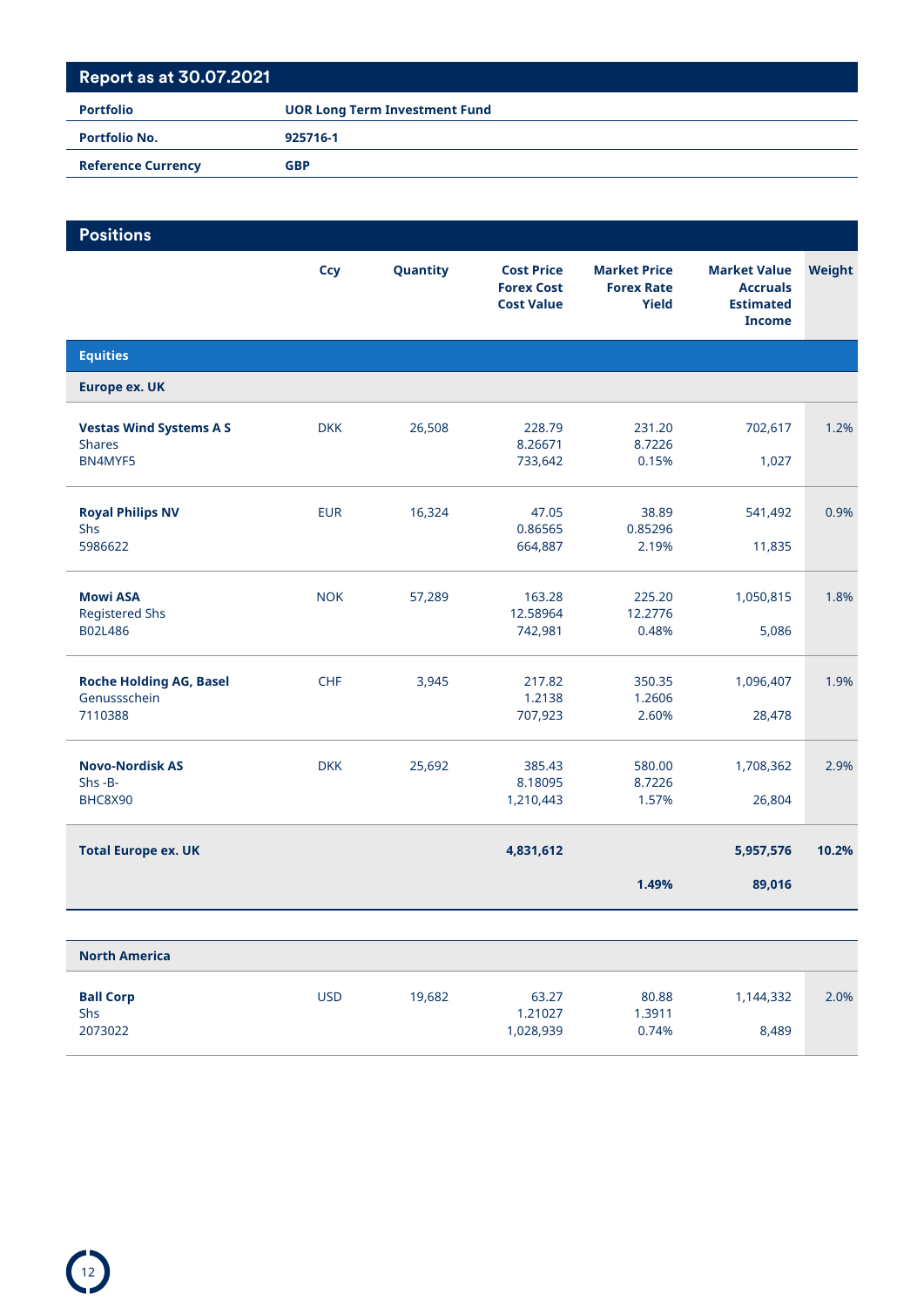| Portfolio                 | <b>UOR Long Term Investment Fund</b> |
|---------------------------|--------------------------------------|
| <b>Portfolio No.</b>      | 925716-1                             |
| <b>Reference Currency</b> | <b>GBP</b>                           |

| <b>Positions</b>                                                            |            |          |                                                             |                                                          |                                                                             |        |
|-----------------------------------------------------------------------------|------------|----------|-------------------------------------------------------------|----------------------------------------------------------|-----------------------------------------------------------------------------|--------|
|                                                                             | <b>Ccy</b> | Quantity | <b>Cost Price</b><br><b>Forex Cost</b><br><b>Cost Value</b> | <b>Market Price</b><br><b>Forex Rate</b><br><b>Yield</b> | <b>Market Value</b><br><b>Accruals</b><br><b>Estimated</b><br><b>Income</b> | Weight |
| <b>Equities</b>                                                             |            |          |                                                             |                                                          |                                                                             |        |
| <b>North America</b>                                                        |            |          |                                                             |                                                          |                                                                             |        |
| <b>Sensata Technologies Holding Plc</b><br><b>Registered Shs</b><br>BFMBMT8 | <b>USD</b> | 26,778   | 41.04<br>1.28957<br>852,178                                 | 58.62<br>1.3911                                          | 1,128,407                                                                   | 1.9%   |
| 3M Co<br>Shs<br>2595708                                                     | <b>USD</b> | 7,314    | 147.12<br>1.24921<br>861,380                                | 197.94<br>1.3911<br>2.98%                                | 1,040,711<br>31,020                                                         | 1.8%   |
| <b>Illinois Tool Works Inc.</b><br>Shs<br>2457552                           | <b>USD</b> | 4,734    | 150.73<br>1.21076<br>589,352                                | 226.67<br>1.3911<br>2.01%                                | 771,372<br>15,518                                                           | 1.3%   |
| <b>Nike Inc</b><br>$Shs - B -$<br>2640147                                   | <b>USD</b> | 4,918    | 161.28<br>1.3866<br>572,037                                 | 167.51<br>1.3911<br>0.64%                                | 592,203<br>3,783                                                            | 1.0%   |
| <b>Amazon.Com Inc</b><br>Shs<br>2000019                                     | <b>USD</b> | 593      | 2,496.43<br>1.26239<br>1,172,680                            | 3,327.59<br>1.3911                                       | 1,418,490                                                                   | 2.4%   |
| <b>Home Depot</b><br>Shs<br>2434209                                         | <b>USD</b> | 4,846    | 157.74<br>1.28353<br>595,546                                | 328.19<br>1.3911<br>1.92%                                | 1,143,274<br>21,947                                                         | 2.0%   |
| <b>Estee Lauder Companies Inc</b><br>Shs-A-<br>2320524                      | <b>USD</b> | 6,491    | 178.24<br>1.20979<br>956,322                                | 333.83<br>1.3911<br>0.62%                                | 1,557,681<br>9,659                                                          | 2.7%   |
| <b>Unitedhealth Group Inc</b><br>Shs<br>2917766                             | <b>USD</b> | 4,346    | 248.20<br>1.21153<br>890,353                                | 412.22<br>1.3911<br>1.26%                                | 1,287,836<br>16,246                                                         | 2.2%   |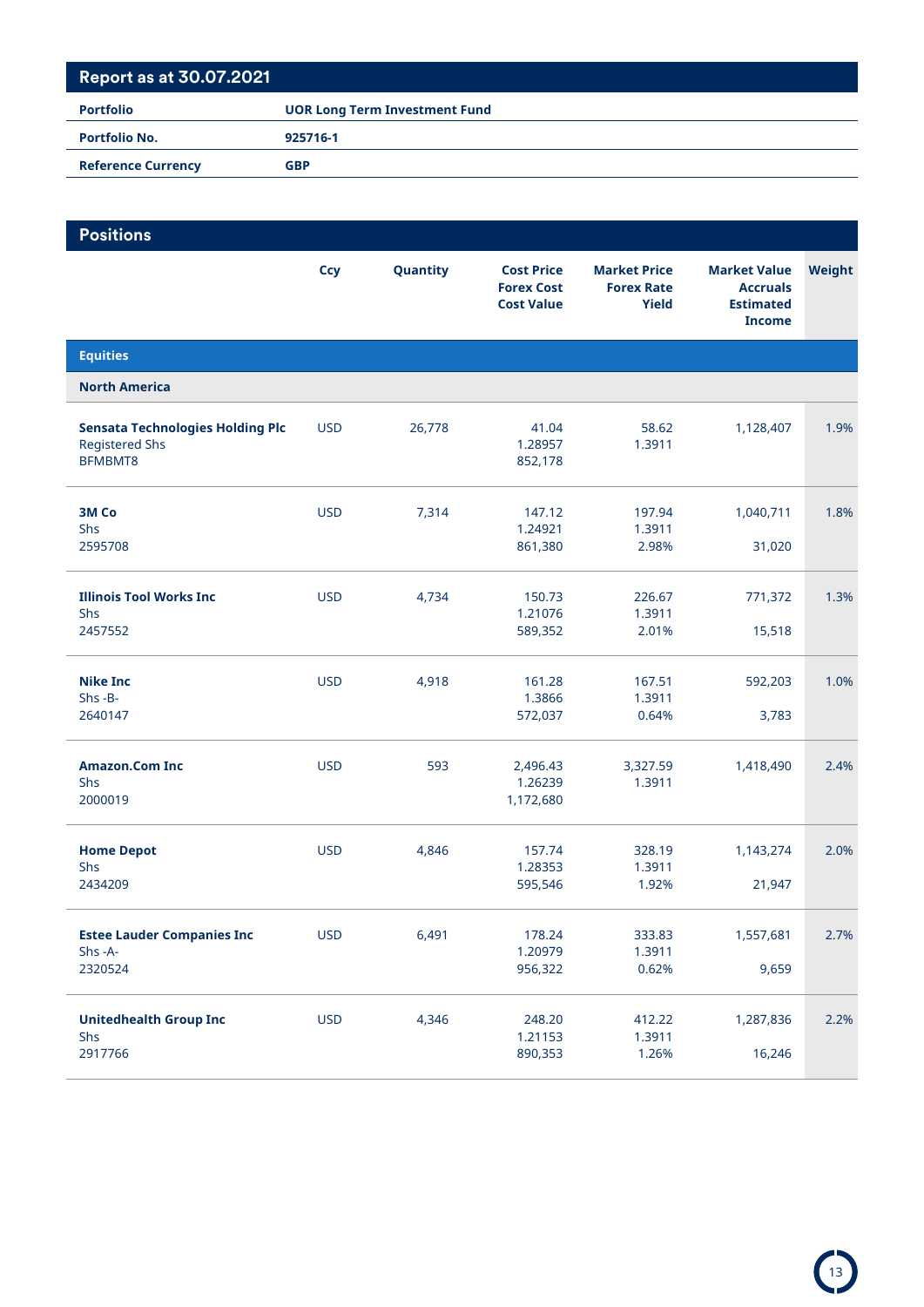| <b>Portfolio</b>          | <b>UOR Long Term Investment Fund</b> |
|---------------------------|--------------------------------------|
| <b>Portfolio No.</b>      | 925716-1                             |
| <b>Reference Currency</b> | <b>GBP</b>                           |

| <b>Positions</b>                                       |            |          |                                                             |                                                   |                                                                             |        |
|--------------------------------------------------------|------------|----------|-------------------------------------------------------------|---------------------------------------------------|-----------------------------------------------------------------------------|--------|
|                                                        | <b>Ccy</b> | Quantity | <b>Cost Price</b><br><b>Forex Cost</b><br><b>Cost Value</b> | <b>Market Price</b><br><b>Forex Rate</b><br>Yield | <b>Market Value</b><br><b>Accruals</b><br><b>Estimated</b><br><b>Income</b> | Weight |
| <b>Equities</b>                                        |            |          |                                                             |                                                   |                                                                             |        |
| <b>North America</b>                                   |            |          |                                                             |                                                   |                                                                             |        |
| <b>Eli Lilly Co</b><br>Shs<br>2516152                  | <b>USD</b> | 7,019    | 126.90<br>1.20685<br>738,066                                | 243.50<br>1.3911<br>1.31%                         | 1,228,615<br>16,045                                                         | 2.1%   |
| <b>Thermo Fisher Scientific Inc.</b><br>Shs<br>2886907 | <b>USD</b> | 3,512    | 299.73<br>1.21472<br>866,582                                | 540.01<br>1.3911<br>0.18%                         | 1,363,320<br>2,424                                                          | 2.3%   |
| <b>Visa Inc</b><br>Registered Shs -A-<br>B2PZN04       | <b>USD</b> | 6,766    | 168.43<br>1.20787<br>943,498                                | 246.39<br>1.3911<br>0.51%                         | 1,198,386<br>6,128                                                          | 2.1%   |
| <b>Alphabet Inc</b><br>Shs-C-<br><b>BYY88Y7</b>        | <b>USD</b> | 856      | 1,158.94<br>1.20942<br>820,273                              | 2,704.42<br>1.3911                                | 1,664,139                                                                   | 2.8%   |
| <b>Microsoft Corp</b><br>Shs<br>2588173                | <b>USD</b> | 8,116    | 122.17<br>1.27084<br>780,196                                | 284.91<br>1.3911<br>0.77%                         | 1,662,231<br>12,777                                                         | 2.8%   |
| <b>Fortinet Inc</b><br>Shs<br>B5B2106                  | <b>USD</b> | 3,111    | 259.40<br>1.3837<br>583,222                                 | 272.24<br>1.3911                                  | 608,827                                                                     | 1.0%   |
| <b>Palo Alto Networks Inc</b><br>Shs<br>B87ZMX0        | <b>USD</b> | 2,194    | 387.46<br>1.3837<br>614,353                                 | 399.05<br>1.3911                                  | 629,369                                                                     | 1.1%   |
| <b>Cognex Corp</b><br>Shs<br>2208288                   | <b>USD</b> | 6,481    | 80.45<br>1.339<br>389,411                                   | 90.41<br>1.3911<br>0.26%                          | 421,211<br>1,095                                                            | 0.7%   |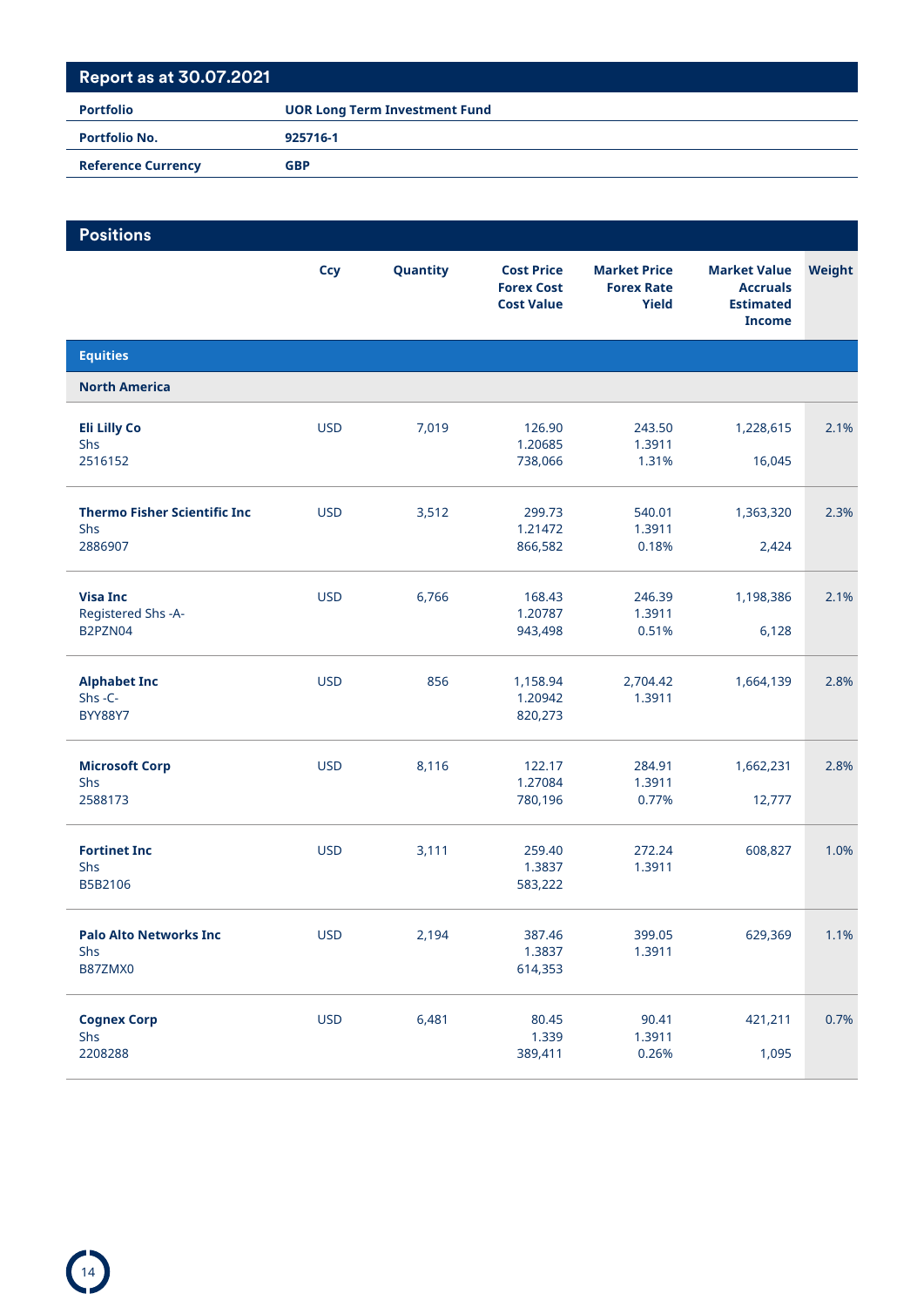| <b>Positions</b>                                           |            |          |                                                             |                                                   |                                                                             |        |
|------------------------------------------------------------|------------|----------|-------------------------------------------------------------|---------------------------------------------------|-----------------------------------------------------------------------------|--------|
|                                                            | <b>Ccy</b> | Quantity | <b>Cost Price</b><br><b>Forex Cost</b><br><b>Cost Value</b> | <b>Market Price</b><br><b>Forex Rate</b><br>Yield | <b>Market Value</b><br><b>Accruals</b><br><b>Estimated</b><br><b>Income</b> | Weight |
| <b>Equities</b>                                            |            |          |                                                             |                                                   |                                                                             |        |
| <b>North America</b>                                       |            |          |                                                             |                                                   |                                                                             |        |
| <b>NVIDIA Corp</b><br><b>Shs</b><br>2379504                | <b>USD</b> | 7,558    | 140.07<br>1.4033<br>754,422                                 | 194.99<br>1.3911<br>0.08%                         | 1,059,402<br>869                                                            | 1.8%   |
| <b>Walt Disney Company</b><br><b>Shs Disney</b><br>2270726 | <b>USD</b> | 7,344    | 104.14<br>1.20974<br>632,176                                | 176.02<br>1.3911                                  | 929,258                                                                     | 1.6%   |
| <b>Facebook Inc</b><br>$Shs - A$ -<br><b>B7TL820</b>       | <b>USD</b> | 4,151    | 172.38<br>1.21499<br>588,947                                | 356.30<br>1.3911                                  | 1,063,188                                                                   | 1.8%   |
| <b>Total North America</b>                                 |            |          | 15,229,932                                                  |                                                   | 21,912,253                                                                  | 37.5%  |
|                                                            |            |          |                                                             | 0.67%                                             | 146,000                                                                     |        |
|                                                            |            |          |                                                             |                                                   |                                                                             |        |

| Japan                       |     |        |           |          |         |      |
|-----------------------------|-----|--------|-----------|----------|---------|------|
| <b>Unicharm Corporation</b> | IPY | 31,270 | 4.046.20  | 4,382.00 | 897.760 | 1.5% |
| <b>Shs</b>                  |     |        | 132.84365 | 152.63   |         |      |
| 6911485                     |     |        | 952,433   | 0.73%    | 6,556   |      |

| Asia ex. Japan                              |            |        |                  |                  |         |      |
|---------------------------------------------|------------|--------|------------------|------------------|---------|------|
| <b>DBS Group Holdings Ltd</b><br><b>Shs</b> | <b>SGD</b> | 55,350 | 19.54<br>1.74542 | 30.41<br>1.88355 | 893,628 | 1.5% |
| 6175203                                     |            |        | 619.634          | 2.37%            | 21,158  |      |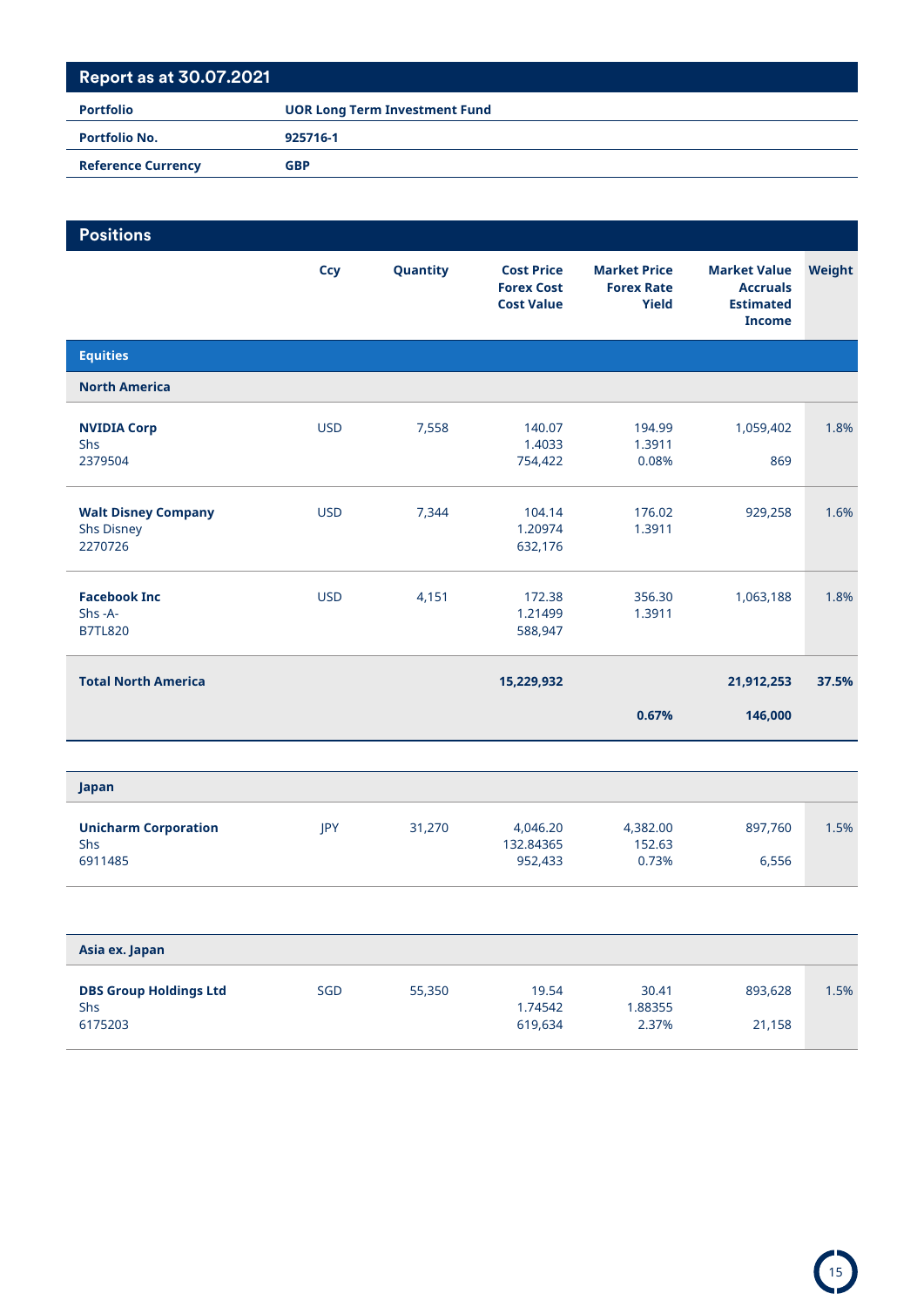| <b>Portfolio</b>          | <b>UOR Long Term Investment Fund</b> |
|---------------------------|--------------------------------------|
| <b>Portfolio No.</b>      | 925716-1                             |
| <b>Reference Currency</b> | GBP                                  |

#### **Positions Ccy Quantity Cost Price Forex Cost Cost Value Market Price Forex Rate Yield Market Value Accruals Estimated Income Weight Equities Asia ex. Japan AIA Group Ltd HKD** 101,358 69.95 93.10 872,661 1.5% Shs 9.50728 10.8134 B4TX8S1 745,696 1.38% 12,026 **Total Asia ex. Japan 1,365,330 1,766,289 3.0% 1.88% 33,184**

| <b>Emerging Markets</b>                                                                                                               |            |         |                             |                           |                     |      |
|---------------------------------------------------------------------------------------------------------------------------------------|------------|---------|-----------------------------|---------------------------|---------------------|------|
| <b>Trip Com Group Ltd</b><br><b>Shs Sponsored American Depository</b><br>Shares Repr 1 Share<br>BK1K3N2                               | <b>USD</b> | 25,343  | 25.45<br>1.20964<br>533,147 | 25.93<br>1.3911           | 472,392             | 0.8% |
| <b>HDFC Bank Ltd</b><br><b>Shs Sponsored American Depository</b><br>Receipts Repr. 3 Shs<br>2781648                                   | <b>USD</b> | 18,148  | 51.73<br>1.27325<br>737,332 | 70.57<br>1.3911           | 920,641             | 1.6% |
| <b>Banco Bradesco SA BRAD</b><br><b>Shs Sponsored American Depository</b><br>Receipt Repr 1 Pfd Share<br>B00FSK0                      | <b>USD</b> | 150,607 | 3.97<br>1.27205<br>470,130  | 4.67<br>1.3911<br>0.15%   | 505,596<br>752      | 0.9% |
| <b>Taiwan Semiconductor</b><br><b>Manufacturing</b><br>Co Ltd<br>Shs Sponsored American Depository<br>Receipts Repr. 5 Shs<br>2113382 | <b>USD</b> | 15,352  | 32.24<br>1.28767<br>384,334 | 116.64<br>1.3911<br>1.52% | 1,287,224<br>19,499 | 2.2% |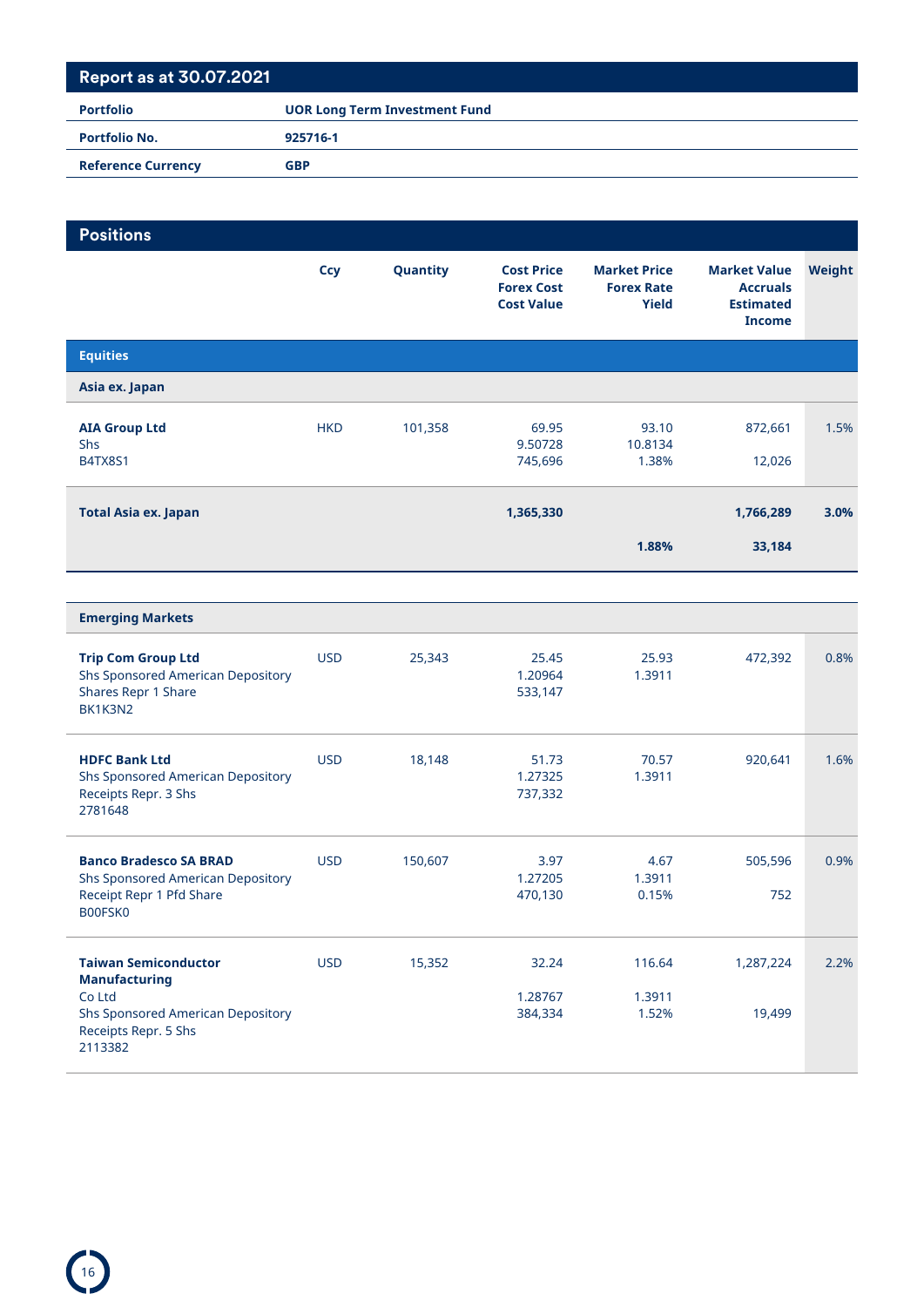| <b>Portfolio</b>          | <b>UOR Long Term Investment Fund</b> |  |  |  |
|---------------------------|--------------------------------------|--|--|--|
| <b>Portfolio No.</b>      | 925716-1                             |  |  |  |
| <b>Reference Currency</b> | <b>GBP</b>                           |  |  |  |

| <b>Positions</b>                                                                                       |            |          |                                                             |                                                          |                                                                             |        |
|--------------------------------------------------------------------------------------------------------|------------|----------|-------------------------------------------------------------|----------------------------------------------------------|-----------------------------------------------------------------------------|--------|
|                                                                                                        | Ccy        | Quantity | <b>Cost Price</b><br><b>Forex Cost</b><br><b>Cost Value</b> | <b>Market Price</b><br><b>Forex Rate</b><br><b>Yield</b> | <b>Market Value</b><br><b>Accruals</b><br><b>Estimated</b><br><b>Income</b> | Weight |
| <b>Equities</b>                                                                                        |            |          |                                                             |                                                          |                                                                             |        |
| <b>Emerging Markets</b>                                                                                |            |          |                                                             |                                                          |                                                                             |        |
| <b>Samsung Electronics Co Ltd</b><br>Shs Sponsored Global Depository<br>Receipt Repr 25 Shs<br>4942818 | <b>USD</b> | 902      | 1,037.97<br>1.22688<br>763,119                              | 1,716.50<br>1.3911<br>3.87%                              | 1,112,992<br>43,104                                                         | 1.9%   |
| <b>Tencent Holdings Ltd</b><br>Shs<br>BMMV2K8                                                          | <b>HKD</b> | 22,553   | 430.60<br>9.61853<br>1,009,648                              | 479.00<br>10.8134<br>0.33%                               | 999,028<br>3,337                                                            | 1.7%   |
| <b>Total Emerging Markets</b>                                                                          |            |          | 3,897,710                                                   |                                                          | 5,297,873                                                                   | 9.1%   |
|                                                                                                        |            |          |                                                             | 1.26%                                                    | 66,692                                                                      |        |
| <b>Total Equities</b>                                                                                  |            |          | 29,847,414                                                  | 1.06%                                                    | 39,847,667<br>8,281<br>423,020                                              | 68.2%  |

| <b>Bonds</b>                                                                      |            |         |         |        |                  |      |
|-----------------------------------------------------------------------------------|------------|---------|---------|--------|------------------|------|
| <b>United Kingdom</b>                                                             |            |         |         |        |                  |      |
| 1.25% United Kingdom of<br>Great Britain and Northern Ireland                     | <b>GBP</b> | 782,595 | 111.85  | 104.86 | 820,629<br>2,673 | 1.4% |
| 2020-22.10.41 Treasury Stock<br>BIOWYH7                                           |            |         | 875,325 | 1.19%  | 9,756            |      |
| <b>1.125% Cadent Finance PLC</b><br>2016-22.9.21 Euro Medium-Term<br><b>Notes</b> | <b>GBP</b> | 150,000 | 99.32   | 100.09 | 150,135<br>1,442 | 0.3% |
| <b>BD87Z53</b>                                                                    |            |         | 148,982 | 1.12%  | 1,688            |      |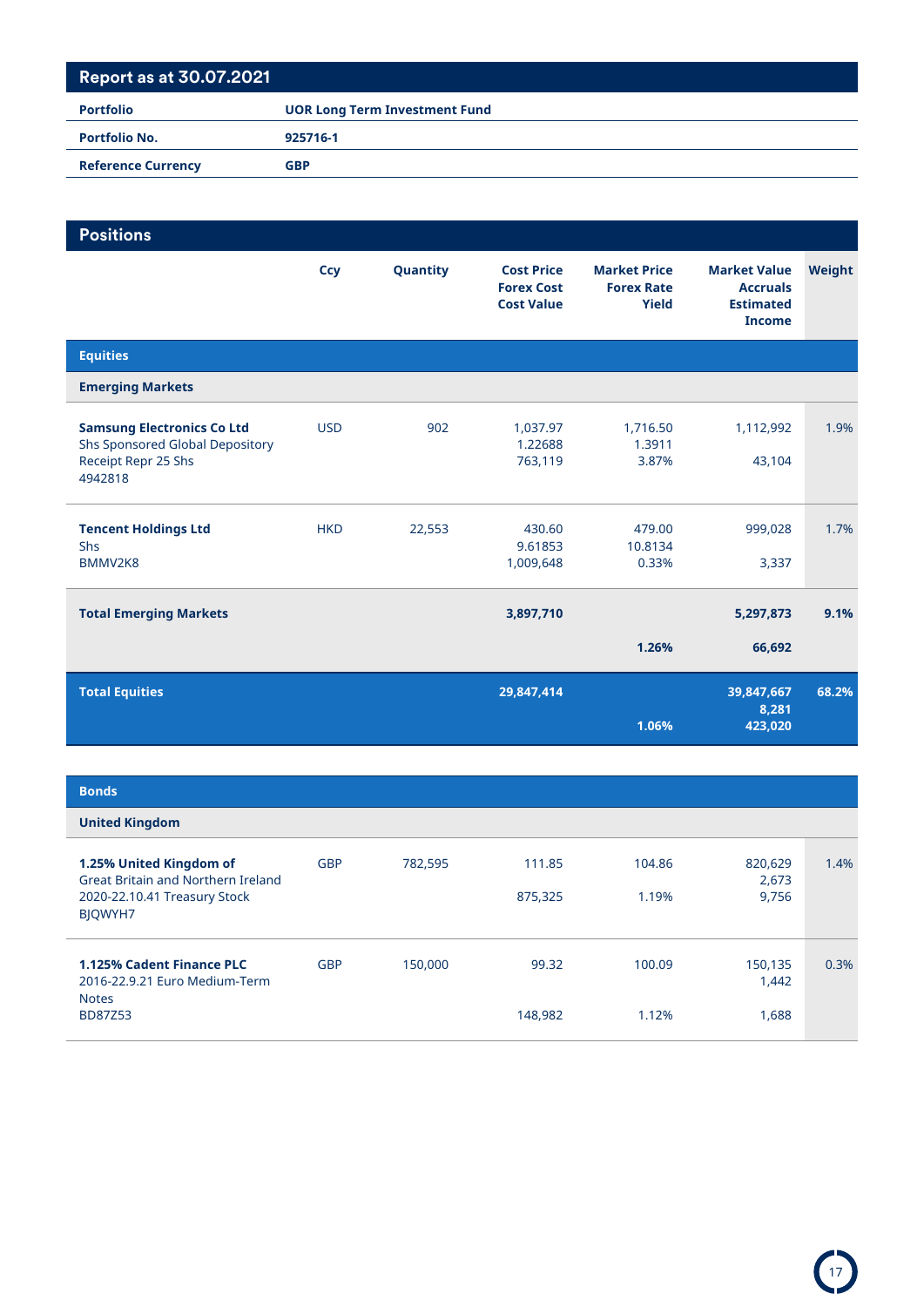| <b>Portfolio</b>          | <b>UOR Long Term Investment Fund</b> |
|---------------------------|--------------------------------------|
| <b>Portfolio No.</b>      | 925716-1                             |
| <b>Reference Currency</b> | <b>GBP</b>                           |

| <b>Positions</b>                                                                     |            |          |                                                             |                                                          |                                                                             |        |
|--------------------------------------------------------------------------------------|------------|----------|-------------------------------------------------------------|----------------------------------------------------------|-----------------------------------------------------------------------------|--------|
|                                                                                      | <b>Ccy</b> | Quantity | <b>Cost Price</b><br><b>Forex Cost</b><br><b>Cost Value</b> | <b>Market Price</b><br><b>Forex Rate</b><br><b>Yield</b> | <b>Market Value</b><br><b>Accruals</b><br><b>Estimated</b><br><b>Income</b> | Weight |
| <b>Bonds</b>                                                                         |            |          |                                                             |                                                          |                                                                             |        |
| <b>United Kingdom</b>                                                                |            |          |                                                             |                                                          |                                                                             |        |
| 2.875% AA Bond Co Limited<br>2016-31.01.22 Class A5 Reg-S                            | <b>GBP</b> | 100,000  | 99.89                                                       | 100.46                                                   | 100,460                                                                     | 0.2%   |
| Extendible Until 2043<br>BD8NPM8                                                     |            |          | 99,893                                                      | 2.86%                                                    | 2,875                                                                       |        |
| 0.875% CPPIB CAPITAL INC<br>2020-17.12.24 Guaranteed Bonds                           | <b>GBP</b> | 280,000  | 101.48                                                      | 101.54                                                   | 284,298<br>1,517                                                            | 0.5%   |
| <b>BKKKMX6</b>                                                                       |            |          | 284,138                                                     | 0.86%                                                    | 2,448                                                                       |        |
| 1% Kommunalbanken A S<br>2020-12.12.24 Bonds                                         | <b>GBP</b> | 280,000  | 102.00                                                      | 101.96                                                   | 285,488<br>1,772                                                            | 0.5%   |
| <b>BKMF507</b>                                                                       |            |          | 285,597                                                     | 0.98%                                                    | 2,800                                                                       |        |
| <b>Var% HSBC Holdings Plc</b><br>2017-13.11.26 Fixed-Variable Rate                   | <b>GBP</b> | 100,000  | 96.77                                                       | 103.89                                                   | 103,885<br>1,607                                                            | 0.2%   |
| BF3FPL2                                                                              |            |          | 96,773                                                      | 2.17%                                                    | 2,256                                                                       |        |
| 2.9% AT&T Inc<br>2018-04.12.26 Global Notes                                          | <b>GBP</b> | 250,000  | 108.21                                                      | 108.55                                                   | 271,363<br>4,747                                                            | 0.5%   |
| BF5JNX0                                                                              |            |          | 270,525                                                     | 2.67%                                                    | 7,250                                                                       |        |
| 2.5% NIE Finance PLC<br>2018-27.10.25                                                | <b>GBP</b> | 300,000  | 103.07                                                      | 106.05                                                   | 318,135<br>5,692                                                            | 0.6%   |
| <b>BG49C53</b>                                                                       |            |          | 309,213                                                     | 2.36%                                                    | 7,500                                                                       |        |
| 1.375% Kreditanstalt fuer<br>Wiederaufbau KFW                                        | <b>GBP</b> | 300,000  | 103.84                                                      | 103.92                                                   | 311,745<br>2,577                                                            | 0.5%   |
| 2019-15.12.25 Euro Medium Term<br><b>Note</b><br><b>Guearanteed Reg S</b><br>BJHZZY9 |            |          | 311,514                                                     | 1.32%                                                    | 4,125                                                                       |        |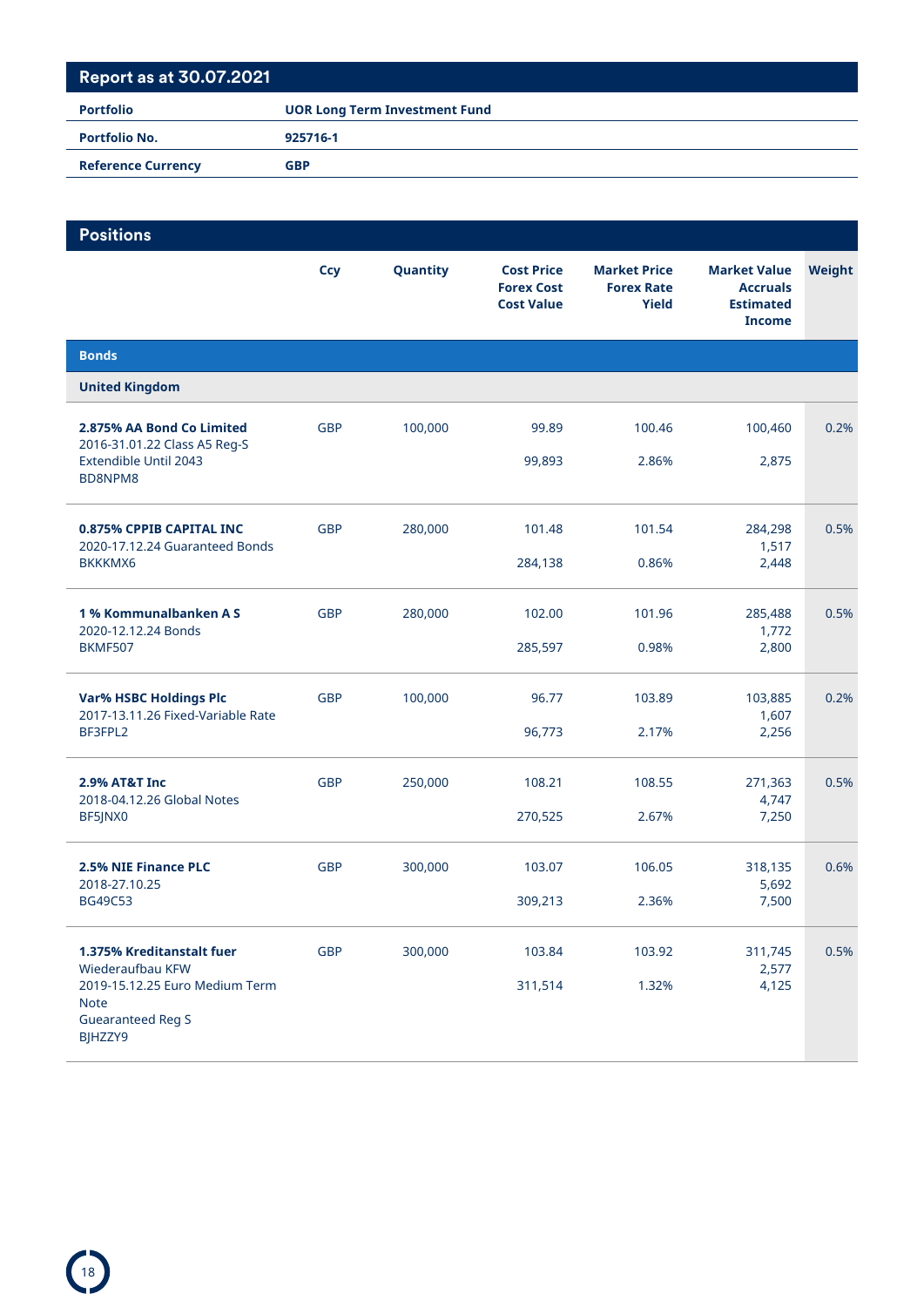| <b>Portfolio</b>          | <b>UOR Long Term Investment Fund</b> |  |  |  |
|---------------------------|--------------------------------------|--|--|--|
| <b>Portfolio No.</b>      | 925716-1                             |  |  |  |
| <b>Reference Currency</b> | <b>GBP</b>                           |  |  |  |

| <b>Positions</b>                                                                |            |          |                                                             |                                                   |                                                                             |        |
|---------------------------------------------------------------------------------|------------|----------|-------------------------------------------------------------|---------------------------------------------------|-----------------------------------------------------------------------------|--------|
|                                                                                 | <b>Ccy</b> | Quantity | <b>Cost Price</b><br><b>Forex Cost</b><br><b>Cost Value</b> | <b>Market Price</b><br><b>Forex Rate</b><br>Yield | <b>Market Value</b><br><b>Accruals</b><br><b>Estimated</b><br><b>Income</b> | Weight |
| <b>Bonds</b>                                                                    |            |          |                                                             |                                                   |                                                                             |        |
| <b>United Kingdom</b>                                                           |            |          |                                                             |                                                   |                                                                             |        |
| 0.125% Nordic Investment Bank<br>2021-15.12.26 Euro Medium Term<br><b>Note</b>  | <b>GBP</b> | 280,000  | 97.24                                                       | 97.88                                             | 274,064<br>190                                                              | 0.5%   |
| <b>BLB3B89</b>                                                                  |            |          | 272,261                                                     | 0.13%                                             | 350                                                                         |        |
| <b>4.5% LCR Finance PLC</b><br>1999-07.12.28 Reg-S Senior                       | <b>GBP</b> | 330,000  | 123.86                                                      | 126.91                                            | 418,803<br>2,197                                                            | 0.7%   |
| 0539968                                                                         |            |          | 408,737                                                     | 3.55%                                             | 14,850                                                                      |        |
| 6.015% Dwr Cymru (Fin) UK Plc<br>2001-31.03.28 Notes Class A1                   | <b>GBP</b> | 100,000  | 136.77                                                      | 130.96                                            | 130,961<br>2,010                                                            | 0.2%   |
| 7115264                                                                         |            |          | 136,770                                                     | 4.59%                                             | 6,015                                                                       |        |
| <b>7% Bank of America Corp</b><br>2008-31.07.28 Euro Medium-Term<br><b>Note</b> | <b>GBP</b> | 300,000  | 138.92                                                      | 138.13                                            | 414,390                                                                     | 0.7%   |
| Series 196 Senior Reg-S<br>B3BXWM4                                              |            |          | 416,770                                                     | 5.07%                                             | 21,000                                                                      |        |
| 5.5% Comcast Corp                                                               | <b>GBP</b> | 150,000  | 113.85                                                      | 131.75                                            | 197,621                                                                     | 0.3%   |
| 2010-23.11.29 Senior<br><b>B44MD88</b>                                          |            |          | 170,775                                                     | 4.18%                                             | 5,651<br>8,250                                                              |        |
| 5% Wales & West Utilities<br><b>Finance PLC</b>                                 | <b>GBP</b> | 170,000  | 122.53                                                      | 123.38                                            | 209,746<br>3,400                                                            | 0.4%   |
| 2011-07.03.28 Class A4 Series<br>2011-1 Secured Senior Reg-S<br>B5BDN69         |            |          | 208,294                                                     | 4.05%                                             | 8,500                                                                       |        |
| 3.921% Unite (USAF) II PLC                                                      | <b>GBP</b> | 150,000  | 102.24                                                      | 109.93                                            | 164,888                                                                     | 0.3%   |
| 2013-30.06.30 Secured Reg-S<br>Mortgage Backed Notes<br>BGCZH81                 |            |          | 153,355                                                     | 3.57%                                             | 500<br>5,882                                                                |        |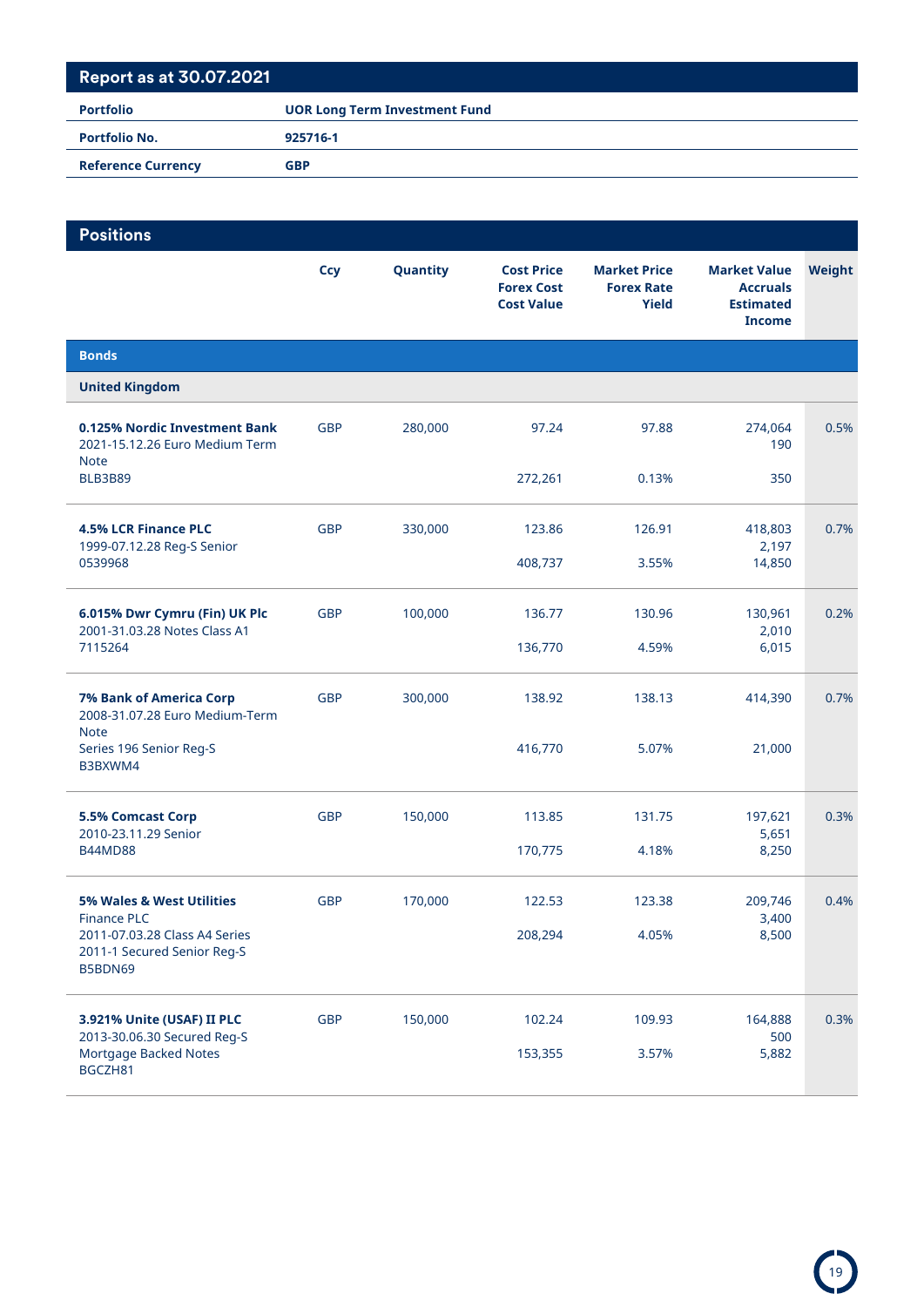| <b>UOR Long Term Investment Fund</b> |
|--------------------------------------|
| 925716-1                             |
| <b>GBP</b>                           |
|                                      |

| <b>Positions</b>                                                    |            |          |                                                             |                                                          |                                                                             |        |
|---------------------------------------------------------------------|------------|----------|-------------------------------------------------------------|----------------------------------------------------------|-----------------------------------------------------------------------------|--------|
|                                                                     | <b>Ccy</b> | Quantity | <b>Cost Price</b><br><b>Forex Cost</b><br><b>Cost Value</b> | <b>Market Price</b><br><b>Forex Rate</b><br><b>Yield</b> | <b>Market Value</b><br><b>Accruals</b><br><b>Estimated</b><br><b>Income</b> | Weight |
| <b>Bonds</b>                                                        |            |          |                                                             |                                                          |                                                                             |        |
| <b>United Kingdom</b>                                               |            |          |                                                             |                                                          |                                                                             |        |
| 5.25% BPCE S.A.<br>2014-16.04.29                                    | <b>GBP</b> | 100,000  | 100.53                                                      | 124.25                                                   | 124,252<br>1,525                                                            | 0.2%   |
| BLMQCQ2                                                             |            |          | 100,530                                                     | 4.23%                                                    | 5,250                                                                       |        |
| 0.75% Asian Development Bank ADB<br>2021-07.12.27 Global Bonds      | <b>GBP</b> | 300,000  | 99.71                                                       | 100.68                                                   | 302,040<br>629                                                              | 0.5%   |
| BMDXRV9                                                             |            |          | 299,130                                                     | 0.75%                                                    | 2,250                                                                       |        |
| 4.25% Investec Bank PLC<br>2018-24.07.28 Fixed-Variable Rate        | <b>GBP</b> | 100,000  | 98.97                                                       | 105.11                                                   | 105,105<br>82                                                               | 0.2%   |
| <b>Bonds</b><br>BYVQZQ5                                             |            |          | 98,969                                                      | 4.04%                                                    | 4,250                                                                       |        |
| 5.25% Glaxosmithkline Capital PLC<br>2001-19.12.33 Euro Medium-Term | <b>GBP</b> | 100,000  | 139.48                                                      | 143.08                                                   | 143,080<br>602                                                              | 0.2%   |
| <b>Note</b><br>Reg-S Senior Series 1<br>3115912                     |            |          | 139,483                                                     | 3.67%                                                    | 5,250                                                                       |        |
| 4.75% HSBC Bank PLC<br>2006-24.03.46 Series 2112 Subord.            | <b>GBP</b> | 250,000  | 131.39                                                      | 143.56                                                   | 358,900<br>4,197                                                            | 0.6%   |
| B1177W7                                                             |            |          | 328,465                                                     | 3.31%                                                    | 11,875                                                                      |        |
| 4.375% High Speed Rail<br>Finance (1) PLC                           | <b>GBP</b> | 100,000  | 98.47                                                       | 129.00                                                   | 129,000<br>1,103                                                            | 0.2%   |
| 2013-01.11.38 Series 1 Secd Reg-S<br>B990GY9                        |            |          | 98,465                                                      | 3.39%                                                    | 4,376                                                                       |        |
| 3.375% Verizon Communications Inc GBP<br>2017-27.10.36              |            | 280,000  | 107.34                                                      | 119.24                                                   | 333,858<br>7,172                                                            | 0.6%   |
| <b>BF329N3</b>                                                      |            |          | 300,560                                                     | 2.83%                                                    | 9,450                                                                       |        |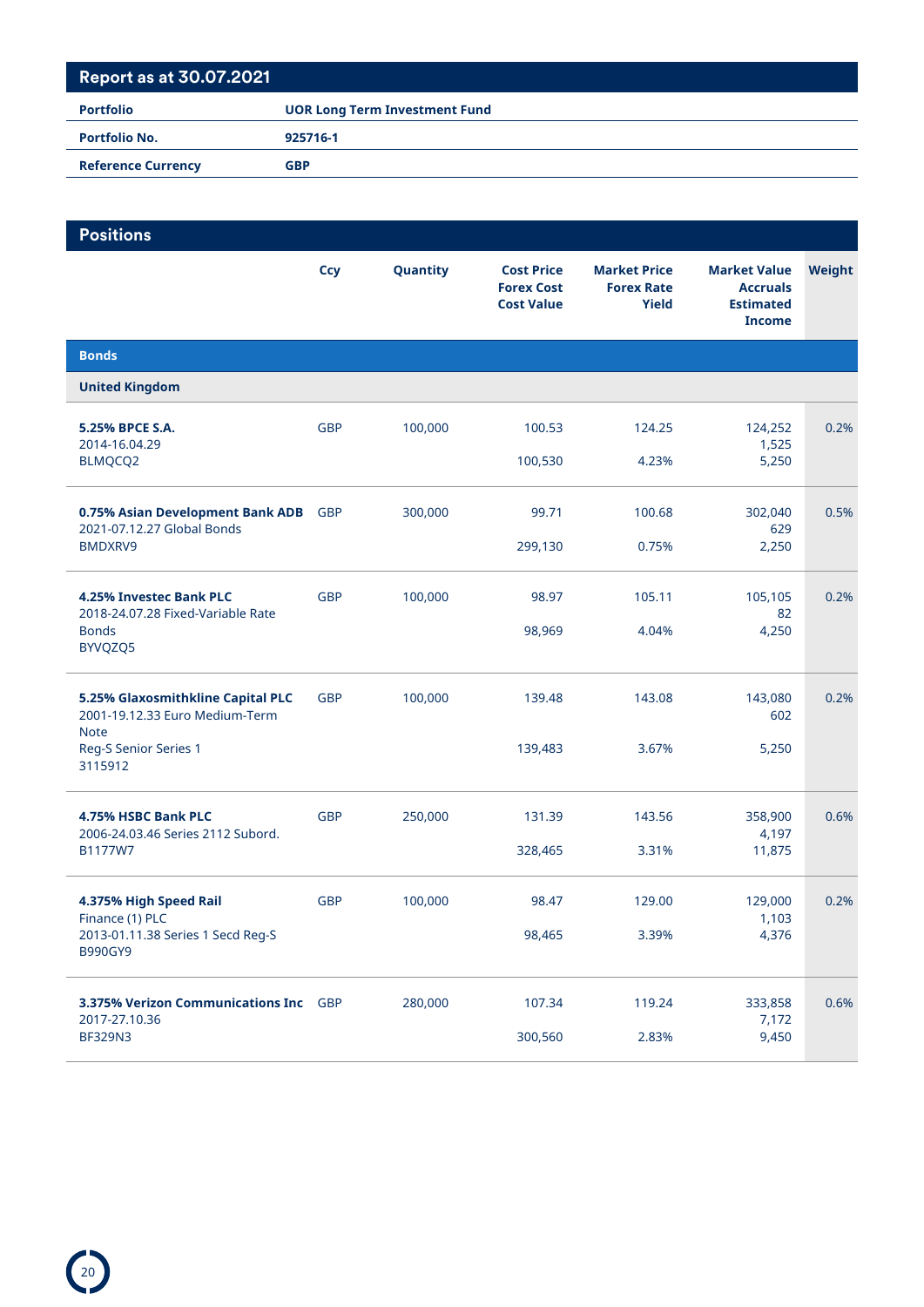| <b>Portfolio</b>          | <b>UOR Long Term Investment Fund</b> |  |  |  |  |
|---------------------------|--------------------------------------|--|--|--|--|
| <b>Portfolio No.</b>      | 925716-1                             |  |  |  |  |
| <b>Reference Currency</b> | <b>GBP</b>                           |  |  |  |  |

| <b>Positions</b>                                                                |            |          |                                                             |                                                          |                                                                             |        |
|---------------------------------------------------------------------------------|------------|----------|-------------------------------------------------------------|----------------------------------------------------------|-----------------------------------------------------------------------------|--------|
|                                                                                 | <b>Ccy</b> | Quantity | <b>Cost Price</b><br><b>Forex Cost</b><br><b>Cost Value</b> | <b>Market Price</b><br><b>Forex Rate</b><br><b>Yield</b> | <b>Market Value</b><br><b>Accruals</b><br><b>Estimated</b><br><b>Income</b> | Weight |
| <b>Bonds</b>                                                                    |            |          |                                                             |                                                          |                                                                             |        |
| <b>United Kingdom</b>                                                           |            |          |                                                             |                                                          |                                                                             |        |
| 5.125% Standard Chartered PLC<br>2014-06.06.34 Series 119 Reg-S                 | <b>GBP</b> | 100,000  | 116.41                                                      | 129.80                                                   | 129,800<br>772                                                              | 0.2%   |
| <b>BN79174</b>                                                                  |            |          | 116,410                                                     | 3.95%                                                    | 5,125                                                                       |        |
| <b>Var% Aviva PLC</b><br>2015-4.6.50 Fixed to Floating Rate                     | <b>GBP</b> | 200,000  | 108.69                                                      | 119.67                                                   | 239,340<br>1,601                                                            | 0.4%   |
| Notes Variable Rate Reg-S Series 10<br>Subord.<br>BYR8BC3                       |            |          | 217,373                                                     | 4.28%                                                    | 10,250                                                                      |        |
| <b>Total United Kingdom</b>                                                     |            |          | 6,148,305                                                   |                                                          | 6,321,985                                                                   | 10.9%  |
|                                                                                 |            |          |                                                             | 2.59%                                                    | 53,656<br>163,620                                                           |        |
|                                                                                 |            |          |                                                             |                                                          |                                                                             |        |
| <b>North America</b>                                                            |            |          |                                                             |                                                          |                                                                             |        |
| <b>MU Lyxor Core US TIPS (DR)UCITS</b><br><b>ETF</b>                            | <b>GBP</b> | 22,681   | 112.64                                                      | 117.11                                                   | 2,656,172                                                                   | 4.5%   |
| Shs-Monthly Hedged D-GBP<br><b>Distribution</b><br>Multi Units Luxembourg SICAV |            |          | 2,554,752                                                   | 0.50%                                                    | 13,382                                                                      |        |
| BDFFKC2                                                                         |            |          |                                                             |                                                          |                                                                             |        |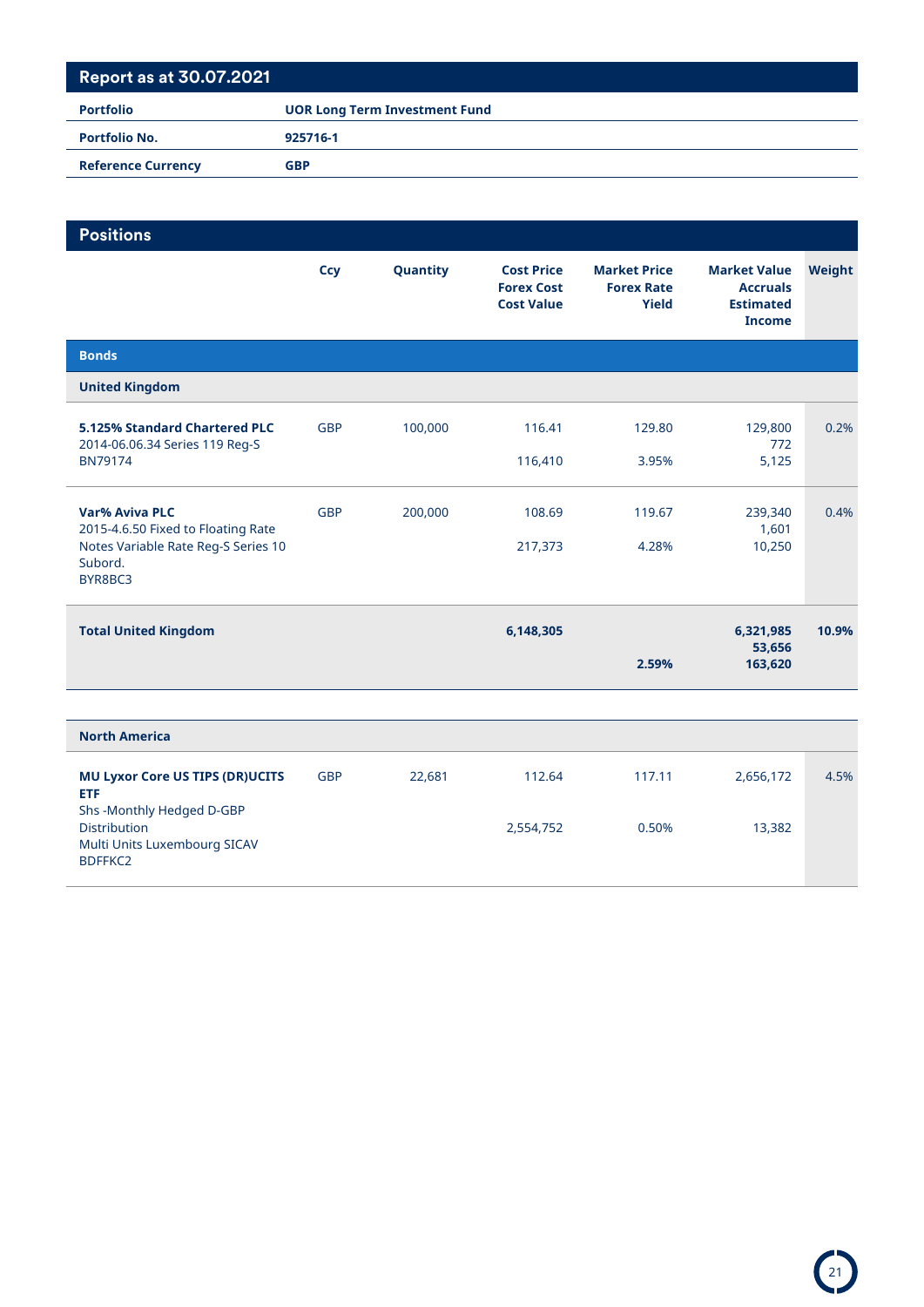| <b>Portfolio</b>          | <b>UOR Long Term Investment Fund</b> |
|---------------------------|--------------------------------------|
| <b>Portfolio No.</b>      | 925716-1                             |
| <b>Reference Currency</b> | GBP                                  |

| <b>Positions</b>                                                                                                                                       |            |          |                                                             |                                                          |                                                                             |        |
|--------------------------------------------------------------------------------------------------------------------------------------------------------|------------|----------|-------------------------------------------------------------|----------------------------------------------------------|-----------------------------------------------------------------------------|--------|
|                                                                                                                                                        | Ccy        | Quantity | <b>Cost Price</b><br><b>Forex Cost</b><br><b>Cost Value</b> | <b>Market Price</b><br><b>Forex Rate</b><br><b>Yield</b> | <b>Market Value</b><br><b>Accruals</b><br><b>Estimated</b><br><b>Income</b> | Weight |
| <b>Bonds</b>                                                                                                                                           |            |          |                                                             |                                                          |                                                                             |        |
| <b>Global</b>                                                                                                                                          |            |          |                                                             |                                                          |                                                                             |        |
| <b>Lombard Odier Global Climate Bond</b><br>Shs -N GBP Systematic<br>Multi-Currency Hedged-Distribution<br><b>Lombard Odier Funds SICAV</b><br>BYZNFZ1 | <b>GBP</b> | 140,398  | 10.35<br>1,453,323                                          | 10.45<br>1.15%                                           | 1,466,485<br>16,848                                                         | 2.5%   |

| <b>Total Bonds</b> | 10,156,380 | 10,444,642 | 18.0% |
|--------------------|------------|------------|-------|
|                    |            | 53,656     |       |
|                    | 1.86%      | 193.849    |       |

| <b>Alternatives</b>                 |            |         |                 |               |                   |      |
|-------------------------------------|------------|---------|-----------------|---------------|-------------------|------|
| <b>Property</b>                     |            |         |                 |               |                   |      |
| <b>Assura Plc</b><br>Shs<br>BVGBWW9 | <b>GBP</b> | 494,150 | 0.80<br>396,157 | 0.78<br>3.67% | 386,919<br>14,182 | 0.7% |

| <b>Private Equity</b>                                                       |            |         |                 |      |         |      |
|-----------------------------------------------------------------------------|------------|---------|-----------------|------|---------|------|
| <b>Schroder BSC Social</b><br><b>Impact Trust PLC</b><br>Shs GBP<br>BF78131 | <b>GBP</b> | 839,242 | 1.00<br>839.242 | 1.04 | 868,615 | 1.5% |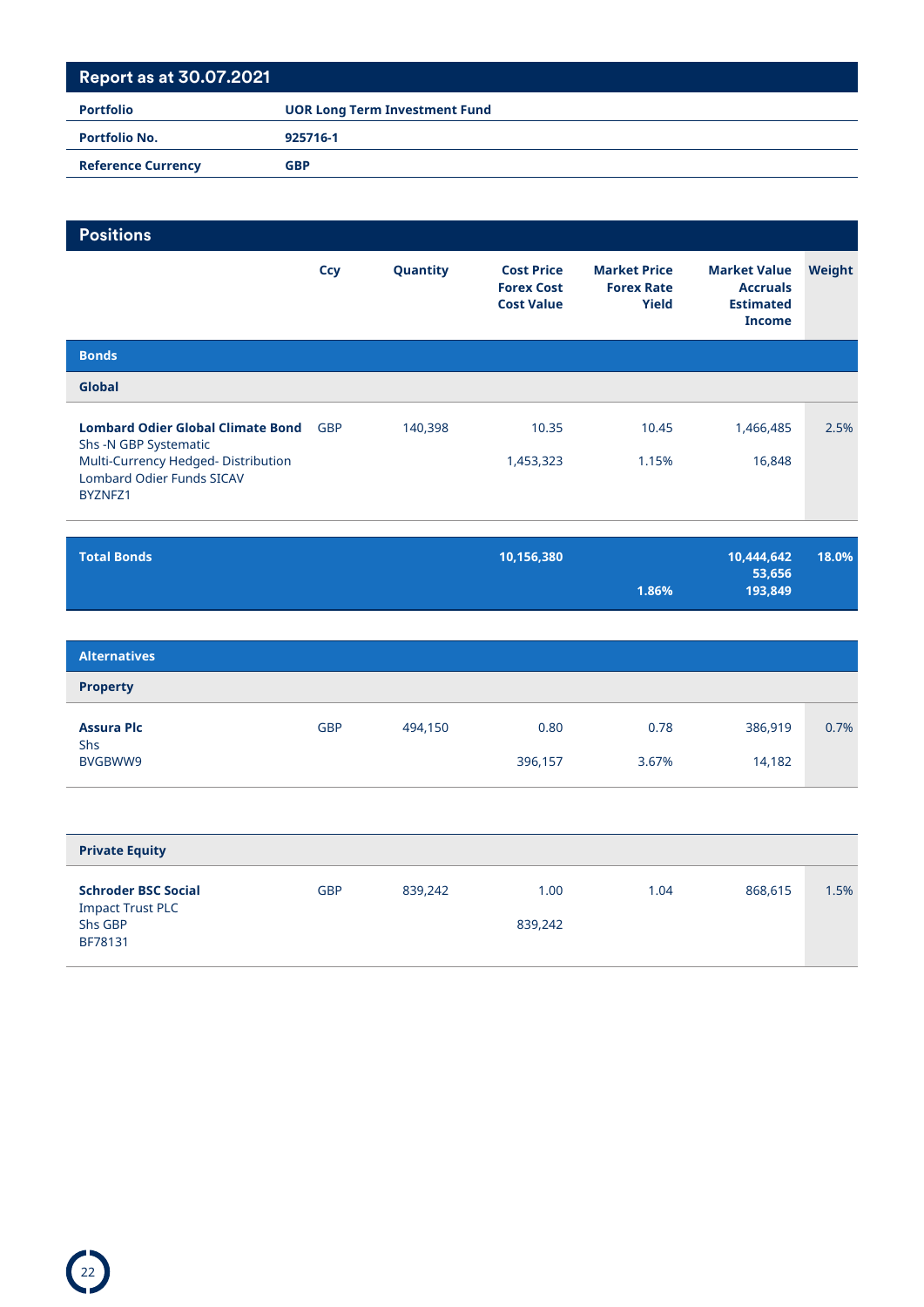| <b>Portfolio</b>          | <b>UOR Long Term Investment Fund</b> |  |  |  |
|---------------------------|--------------------------------------|--|--|--|
| <b>Portfolio No.</b>      | 925716-1                             |  |  |  |
| <b>Reference Currency</b> | <b>GBP</b>                           |  |  |  |

| <b>Positions</b>                                                                                                       |            |          |                                                             |                                                          |                                                                             |        |
|------------------------------------------------------------------------------------------------------------------------|------------|----------|-------------------------------------------------------------|----------------------------------------------------------|-----------------------------------------------------------------------------|--------|
|                                                                                                                        | Ccy        | Quantity | <b>Cost Price</b><br><b>Forex Cost</b><br><b>Cost Value</b> | <b>Market Price</b><br><b>Forex Rate</b><br><b>Yield</b> | <b>Market Value</b><br><b>Accruals</b><br><b>Estimated</b><br><b>Income</b> | Weight |
| <b>Alternatives</b>                                                                                                    |            |          |                                                             |                                                          |                                                                             |        |
| <b>Commodities</b>                                                                                                     |            |          |                                                             |                                                          |                                                                             |        |
| <b>iShares Physical Metals PLC</b><br>2011-Without Fixed Maturity Regd.<br>ETC on Gold Commodity Reg-S Sec.<br>B4R1D93 | <b>GBP</b> | 63,348   | 27.17<br>1,721,048                                          | 25.37                                                    | 1,607,139                                                                   | 2.8%   |

| <b>Other</b>                                                   |            |         |         |       |                   |      |
|----------------------------------------------------------------|------------|---------|---------|-------|-------------------|------|
| <b>International Public Partnerships</b><br>Shs                | <b>GBP</b> | 146,153 | 1.55    | 1.64  | 239,983           | 0.4% |
| <b>B188SR5</b>                                                 |            |         | 226,895 | 4.48% | 10,757            |      |
| <b>BBGI Global Infrastructure SA SICAV</b><br>Shs-Ordinary-    | <b>GBP</b> | 318,350 | 1.49    | 1.70  | 540,558           | 0.9% |
| B6QWXM4                                                        |            |         | 473,723 | 4.23% | 22,858            |      |
| <b>Greencoat UK Wind PLC</b><br><b>Registered Shs</b>          | <b>GBP</b> | 359,616 | 1.31    | 1.36  | 490,516           | 0.8% |
| B8SC6K5                                                        |            |         | 470,371 | 5.17% | 25,370            |      |
| <b>Foresight Solar Fund Limited</b><br>Shs GBP                 | <b>GBP</b> | 222,770 | 1.07    | 1.00  | 222,770<br>4,799  | 0.4% |
| BD3QJR5                                                        |            |         | 238,445 | 6.91% | 15,393            |      |
| <b>3I Infrastructure PLC</b><br>Shs GBP                        | <b>GBP</b> | 191,170 | 2.49    | 3.06  | 584,980           | 1.0% |
| BF5FX16                                                        |            |         | 475,467 | 3.20% | 18,735            |      |
| <b>Hipgnosis Songs Fund Limited</b><br><b>Shs Ordinary GBP</b> | <b>GBP</b> | 769,811 | 1.08    | 1.21  | 928,392<br>12,473 | 1.6% |
| BFYT9H7                                                        |            |         | 830,918 | 4.30% | 39,934            |      |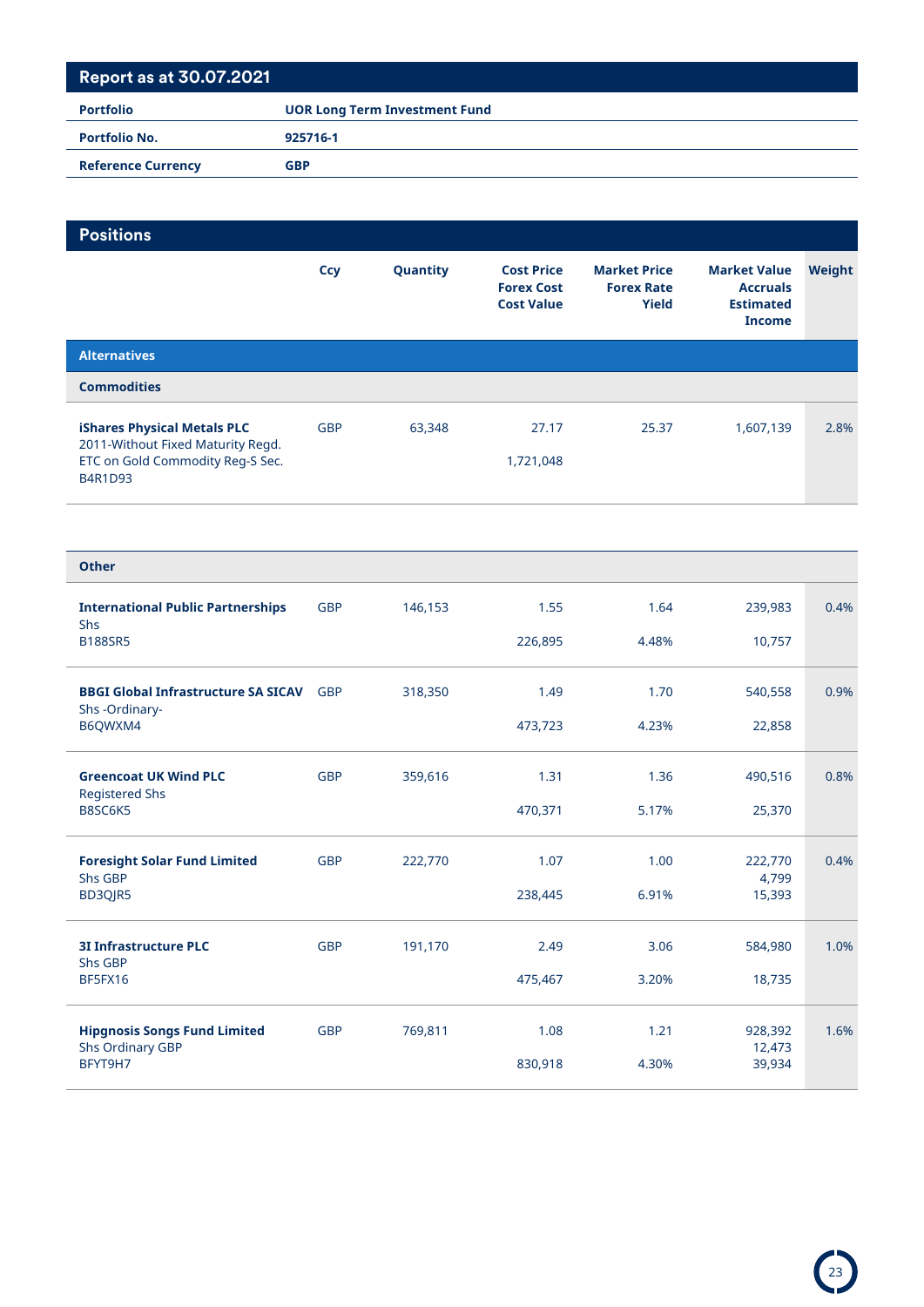| <b>Portfolio</b>          | <b>UOR Long Term Investment Fund</b> |
|---------------------------|--------------------------------------|
| <b>Portfolio No.</b>      | 925716-1                             |
| <b>Reference Currency</b> | <b>GBP</b>                           |

| <b>Positions</b>                                                   |            |          |                                                             |                                                   |                                                                             |        |
|--------------------------------------------------------------------|------------|----------|-------------------------------------------------------------|---------------------------------------------------|-----------------------------------------------------------------------------|--------|
|                                                                    | <b>Ccy</b> | Quantity | <b>Cost Price</b><br><b>Forex Cost</b><br><b>Cost Value</b> | <b>Market Price</b><br><b>Forex Rate</b><br>Yield | <b>Market Value</b><br><b>Accruals</b><br><b>Estimated</b><br><b>Income</b> | Weight |
| <b>Alternatives</b>                                                |            |          |                                                             |                                                   |                                                                             |        |
| <b>Other</b>                                                       |            |          |                                                             |                                                   |                                                                             |        |
| <b>HICL Infrastructure Plc</b><br><b>Registered Shs</b><br>BJLP1Y7 | <b>GBP</b> | 146,187  | 1.63<br>238,455                                             | 1.70<br>4.85%                                     | 248,518<br>12,060                                                           | 0.4%   |
|                                                                    |            |          |                                                             |                                                   |                                                                             |        |
| <b>Octopus Renewables Infrastructure</b><br><b>Trust Plc</b>       | <b>GBP</b> | 409,113  | 1.04                                                        | 1.10                                              | 450,843                                                                     | 0.8%   |
| <b>Ordinary Shs GBP</b><br><b>BJM0293</b>                          |            |          | 425,333                                                     | 3.96%                                             | 17,854                                                                      |        |
| <b>Total Other</b>                                                 |            |          | 3,379,606                                                   | 4.40%                                             | 3,706,560<br>17,271<br>162,960                                              | 6.4%   |
| <b>Total Alternatives</b>                                          |            |          | 6,336,053                                                   | 2.70%                                             | 6,569,234<br>17,271<br>177,142                                              | 11.3%  |
|                                                                    |            |          |                                                             |                                                   |                                                                             |        |

| Cash                                                   |            |              |           |      |
|--------------------------------------------------------|------------|--------------|-----------|------|
| <b>Sterling</b>                                        |            |              |           |      |
| <b>Investment Account</b><br>Capital<br>AC/737733.0010 | <b>GBP</b> | 1,356,448.68 | 1,356,449 | 2.3% |